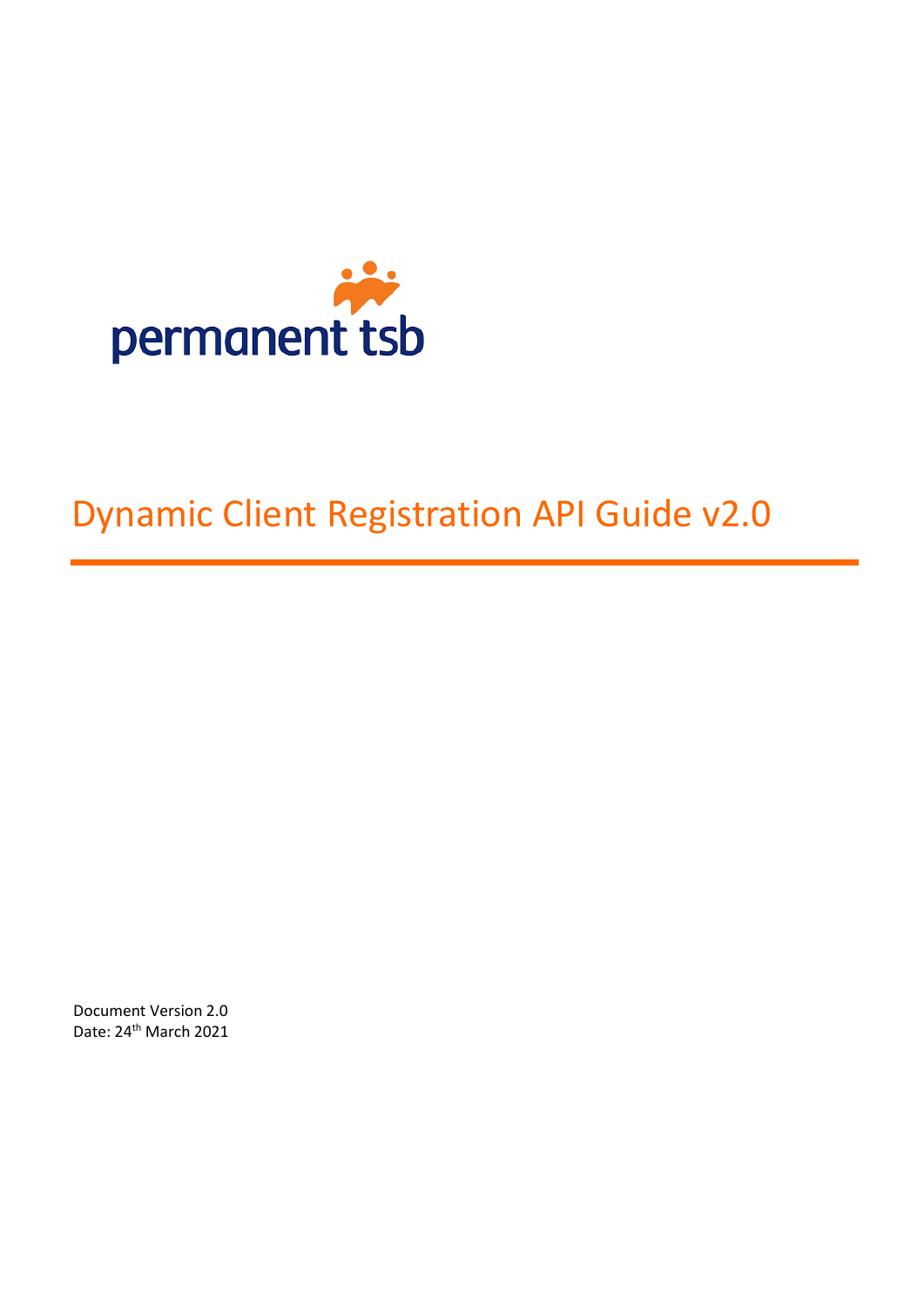# Table of Contents

|  | $\bullet$ 1.1 |  |
|--|---------------|--|
|  | $\bullet$ 1.2 |  |
|  | $\bullet$ 1.3 |  |
|  |               |  |
|  | $\bullet$ 2.1 |  |
|  | • 2.2         |  |
|  | • 2.3         |  |
|  | • 2.4         |  |
|  | $\bullet$ 2.5 |  |
|  | • 2.6         |  |

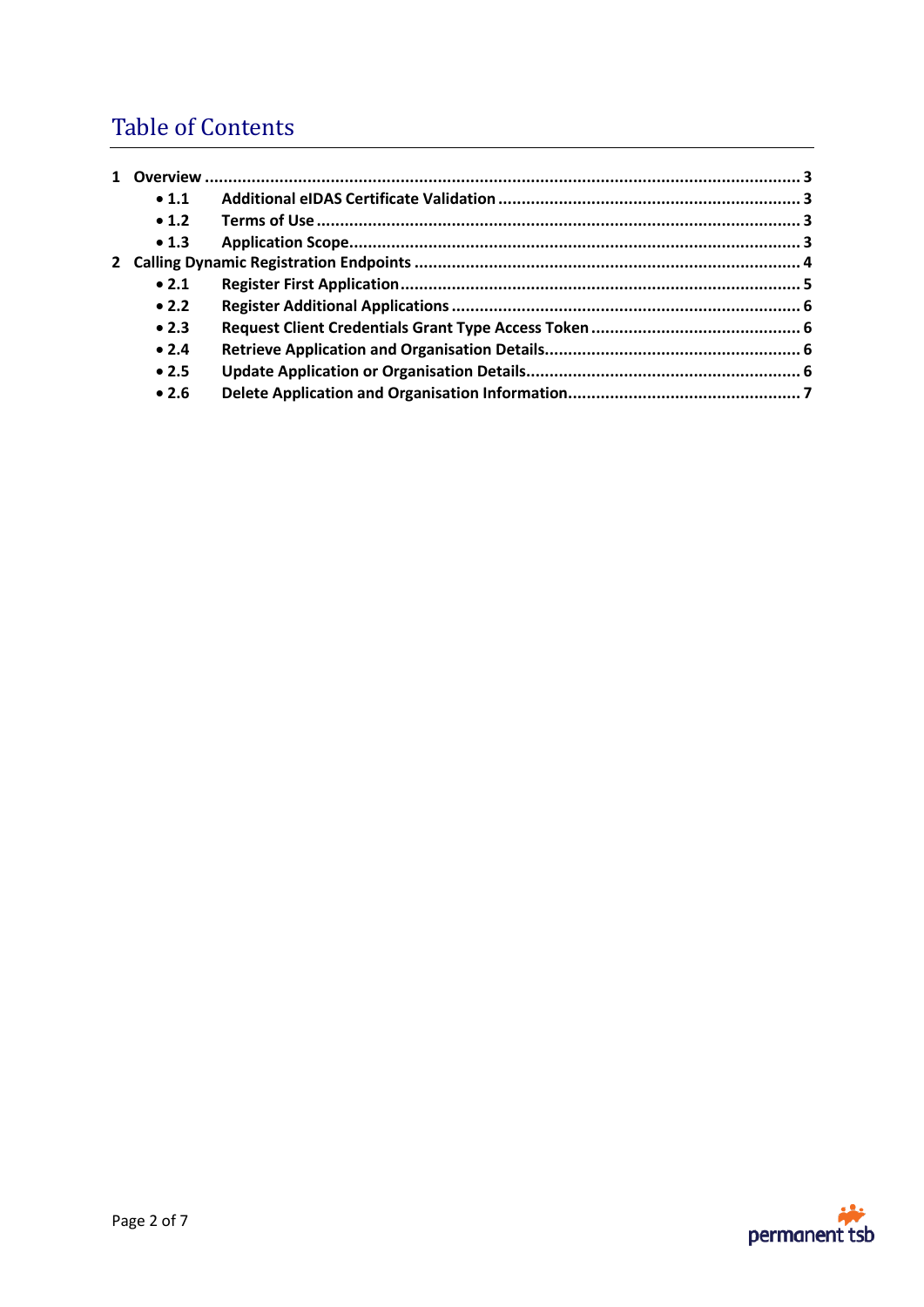# <span id="page-2-0"></span>1 Overview

The PTSB Dynamic Client Registration API enables a third party provider (TPP) to register their application and receive a Client ID and Shared Secret, in line with the OAuth2.0 framework. The API also enables a TPP to provide business and technical contact details.

#### **Note**

- **The current version of the API is backwardly compatible with applications and organisation contacts details that were registered using the previous version of the API**
- **The Sandbox is a separate environment, therefore to register an application on the Sandbox please enrol on the PTSB Developer Portal and refer to the Sandbox Guide.**

# <span id="page-2-1"></span>1.1 Additional eIDAS Certificate Validation

As the PSD2 eIDAS certificate ecosystem is not fully mature, when an organisation registers their first application, permanent TSB will conduct additional validation of the TPP's eIDAS certificates, during that time the AISP, PISP and CBPII API endpoints will remain inaccessible. The additional validation may take up to one business day after an application has been successfully registered. Permanent TSB will send an e-mail notification to your technical and business contacts to inform them that the validation process is complete and your application can then access the production APIs.

## <span id="page-2-2"></span>1.2 Terms of Use

Please read our [Terms of Use](https://www.permanenttsb.ie/globalassets/pdf-documents/tpp/bmk-4720---permanent-tsb-third-party-provider-terms-of-use.pdf) and our [Third Party Provider Data Privacy Statement](https://www.permanenttsb.ie/developer-portal/tpp-developer-portal/third-party-provider-data-privacy-statement/) prior to calling our production APIs.

## <span id="page-2-3"></span>1.3 Application Scope

The Dynamic Client Registration API will define the scope for a registered application based on the PSD2 roles contained within the TPPs QSEAL certificates accompanying the request. For example a certificate containing two roles, *PSP\_AI* and *PSP\_PI* – will assign *openid*, *accounts* and *payments* scopes to the successfully registered application.

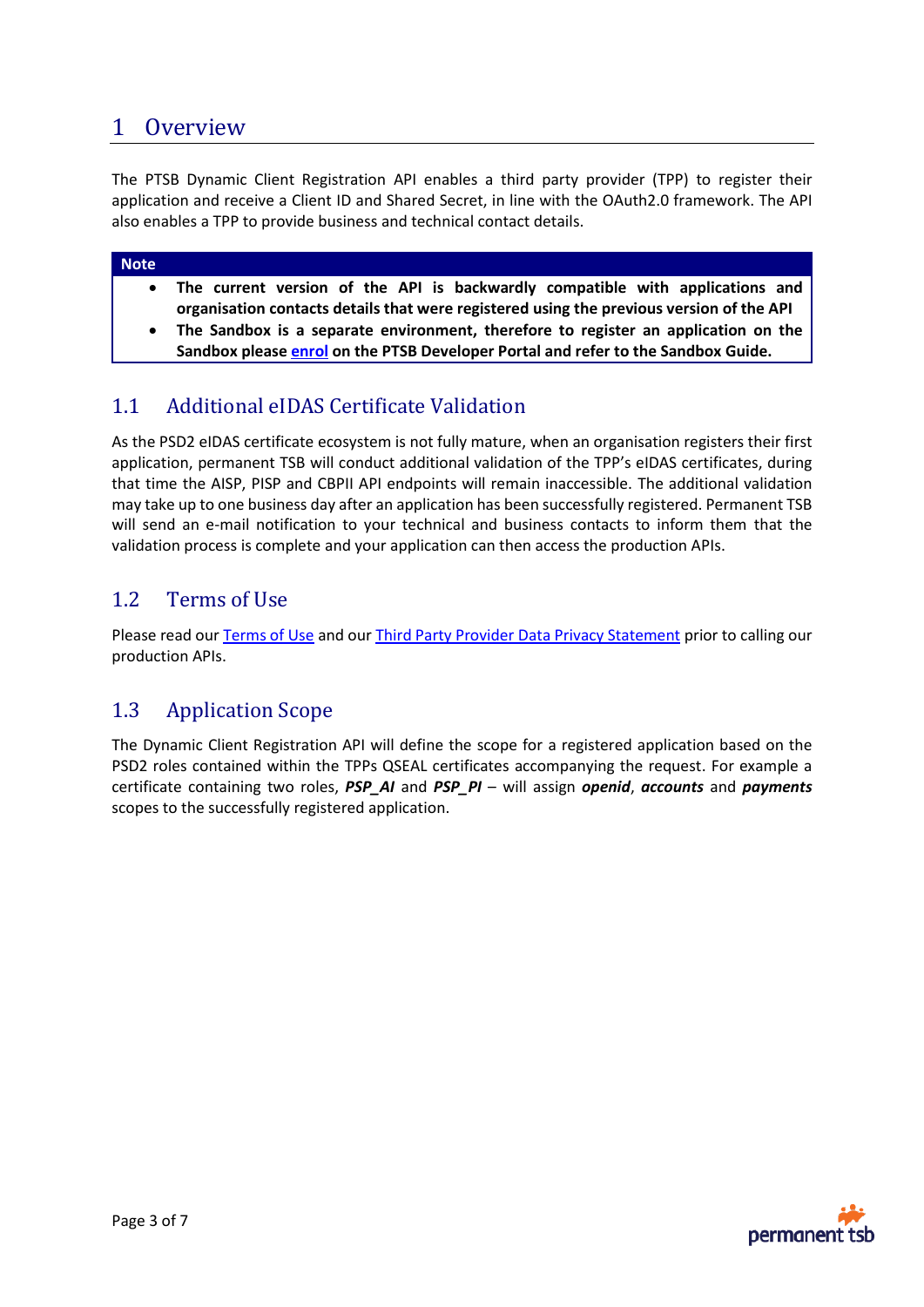# <span id="page-3-0"></span>2 Calling Dynamic Registration Endpoints

To register and manage applications programmatically six API calls can be made:

- POST /register register an application and provide organisation contacts details
- POST /as/token.oauth2 access token for GET, PUT and DELETE by client ID endpoints
- GET /register?client-id={client ID} retrieve application and organisation contact details
- PUT /register?client-id={client ID} update application and/or organisation contact details
- DELETE /register?client-id={client ID} delete an application
- DELETE /register delete all application(s) and organisation contact details

Request and response structures of aforementioned APIs exhibit following traits:

- All requests must be accompanied by *QWAC* certificate
- Requests without client ID must have a base64 encoded *QSEAL* certificate, sent in *tpp-signature-certificate* header
- POST and DELETE /register request and response bodies must be a *signed JWTs* with encoded *JSON payload*
- JWTs are signed with *QSEAL certificate* and *private key*  using *PS256* algorithm
- QSEAL certificate in JWT signature must be wrapped with *begin* and *end* tags and *base64* encoded as depicted in the figure on the right



| <b>API Request</b>                    | <b>QWAC</b> | <b>QSEAL</b> | <b>Access token</b> | <b>Signed payload</b> |
|---------------------------------------|-------------|--------------|---------------------|-----------------------|
| POST /register                        |             |              |                     |                       |
| <b>DELETE</b> /register               |             |              | ×                   |                       |
| POST as/token.oauth2                  |             |              | N/A                 | N/A                   |
| GET /register?client-id={client ID}   |             | ×            |                     | N/A                   |
| PUT /register?client-id={client ID}   |             | ×            |                     | ×                     |
| DELETE register?client-id={client ID} |             | ×            |                     | N/A                   |

JSON fields and claims are detailed in the table below:

| <b>Name</b>                     | <b>Mandatory</b> | <b>Constraints</b>                                                                                                          |
|---------------------------------|------------------|-----------------------------------------------------------------------------------------------------------------------------|
| <b>Organisation_Name</b>        | Yes              | String (1-50).                                                                                                              |
| <b>Organisation Description</b> | No.              | String (0-200).                                                                                                             |
| <b>Organisation Website</b>     | No               | String (0-200).                                                                                                             |
| <b>Application_Name</b>         | Yes              | String (1-50).                                                                                                              |
| <b>Application Description</b>  | No               | String (0-200).                                                                                                             |
| <b>Redirect URI</b>             | Yes              | String (4-2048). Must include "www" and "http(s)". Multiple comma<br>separated URIs are allowed.                            |
| <b>Business_Contact_Name</b>    | Yes              | String (1-200).                                                                                                             |
| <b>Business Contact Email</b>   | <b>Yes</b>       | String (5-100).                                                                                                             |
| <b>Business_Contact_Phone</b>   | Yes              | String (5-50).                                                                                                              |
| <b>Technical Contact Name</b>   | Yes              | String (1-200).                                                                                                             |
| <b>Technical Contact Email</b>  | Yes              | String (5-100).                                                                                                             |
| <b>Technical Contact Phone</b>  | Yes              | String (5-50).                                                                                                              |
| iat                             | Conditional      | NumericDate (seconds since Epoch). Cannot be in the future. Only<br>required for JSON payload in JWTs.                      |
| exp                             | Conditional      | NumericDate (seconds since Epoch). Cannot be more than 90 days<br>from current day. Only required for JSON payload in JWTs. |
| jti                             | Conditional      | NumChar (255). Must be a unique UUIDv4 GUID for each request. Only<br>required for JSON payload in JWTs.                    |

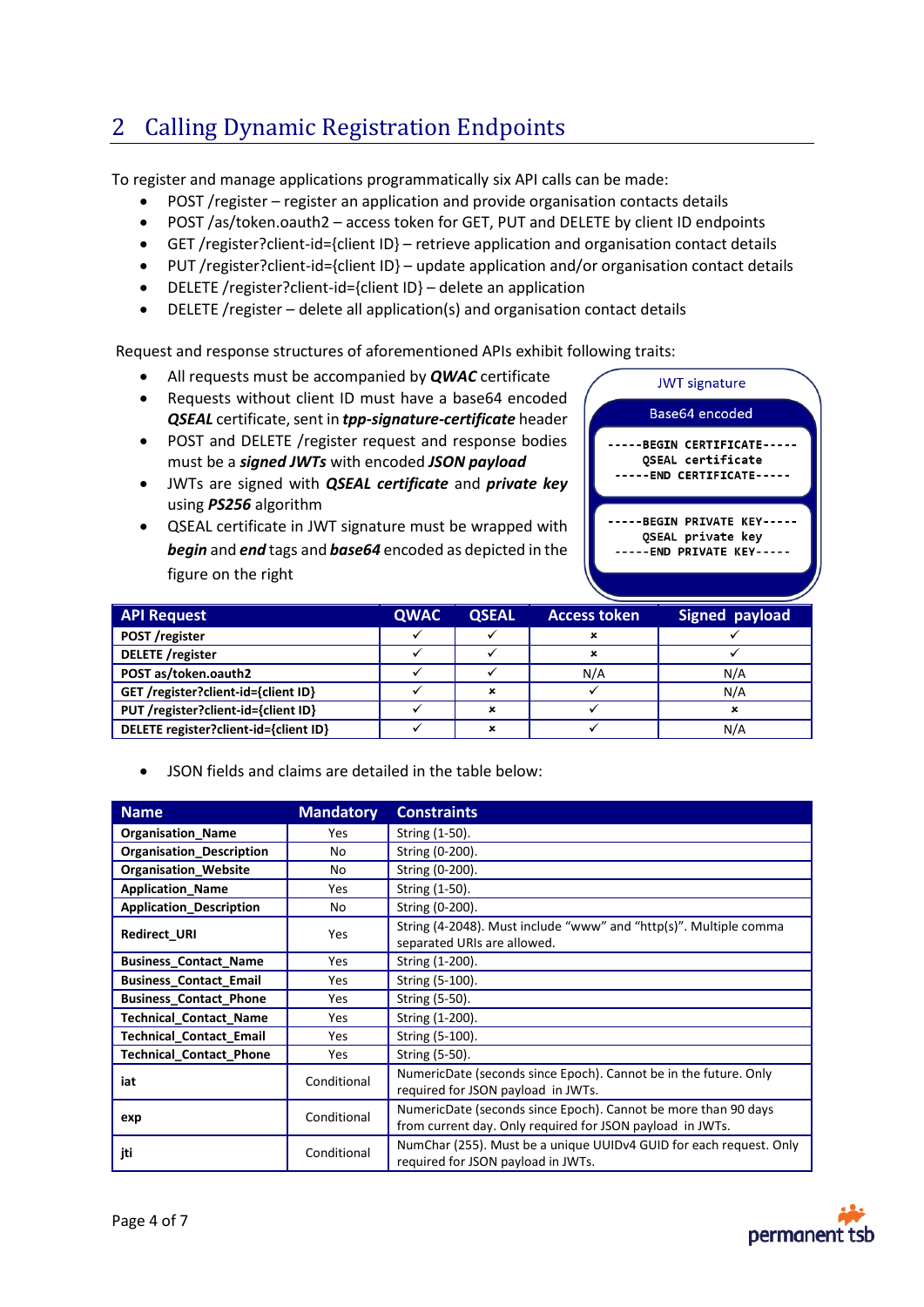# <span id="page-4-0"></span>2.1 Register First Application

To register an application and provide organisation details for the first time populate mandatory JSON fields with your application and organisation details, place JSON (see *Example 1*) into JWT body and sign with *QSEAL certificate* and *private key*.

| Example $1 -$ JSON for request        | Example 2 – JSON in response          |
|---------------------------------------|---------------------------------------|
| "iat": numericdate,                   | "Organisation Name": "string",        |
| "exp": numericdate,                   | "Organisation_Description": "string", |
| "jti": "numchar",                     | "Organisation Website ": "string",    |
| "Organisation Name": "string",        | "Redirect URI": "string",             |
| "Organisation Description": "string", | "Application Name": "string",         |
| "Organisation Website": "string ",    | "Application_Description": "string",  |
| "Application Name": "string",         | "Business Contact Name": "string",    |
| "Application Description": "string",  | "Business Contact Phone": "string",   |
| "Redirect URI": "string",             | "Business_Contact_Email": "string",   |
| "Business Contact Name": "string",    | "Technical Contact Name": "string",   |
| "Business Contact Email": "string",   | "Technical Contact Phone": "string",  |
| "Business Contact Phone": "string",   | "Technical Contact Email": "string",  |
| "Technical_Contact_Name": "string",   | "Client Id": "string",                |
| "Technical Contact Email": "string",  | "Client Secret": "string",            |
| "Technical Contact Phone": "string"   | "Scope": "string"                     |

POST signed JWT t[o https://api.permanenttsb.ie/register](https://api.permanenttsb.ie/register) (see *Example 3*).

#### **Example 3 – HTTP request for POST /register API endpoints** POST /register HTTP/1.1 Content-Type: application/raw tpp-signature-certificate: LS0tLS1Host… eyJhbGciOiJQUzI1NiJ9.eyJpYXQiOjEyMywiZXhwIjo0NTYsImp0aSI6IjFiMmRhNDQ3LTMzNTAtNDgyNi1hYWM5LTE4YmVlOGNlNjRhMiIsIk9yZ2FuaXNhdGlvbl9OYW1l Ijoic3RyaW5nIiwiT3JnYW5pc2F0aW9uX0Rlc2NyaXB0aW9uIjoic3RyaW5nIiwiT3JnYW5pc2F0aW9uX1dlYnNpdGUiOiJzdHJpbmcgIiwiQXBwbGljYXRpb25fTmFtZSI6I<br>nN0cmluZyIsIkFwcGxpY2F0aW9uX0Rlc2NyaXB0aW9uIjoic3RyaW5nIiwiUmVkaXJlY3RfVVJJIjoic3RyaW5nI wiQnVzaW5lc3NfQ29udGFjdF9FbWFpbCI6InN0cmluZyIsIkJ1c2luZXNzX0NvbnRhY3RfUGhvbmUiOiJzdHJpbmciLCJUZWNobmljYWxfQ29udGFjdF9OYW1lIjoic3RyaW5<br>nIiwiVGVjaG5pY2FsX0NvbnRhY3RfRW1haWwiOiJzdHJpbmciLCJUZWNobmljYWxfQ29udGFjdF9QaG9uZSI6InN N1sNBA9o3H-xZRsgZ9rMupmBo4itfL8YTvPV1d6SRC9FRNgZV1A668r1fVQyc2yb8vZdeLM5ZkfAXrkbJnWuXrIxjcwJ711LbPfxtSceUCQJroOOZQDUsi6ld3jaBTSrjiofs9nirIaq\_Q5sjjqeWLeh0rMZKeY1Z8XcbRgc24fSrcrAkRNL3Tw5j0NJsJF8PsDtHp0RHgvzV2lSfUp5gsq-NvzRWUtOO7aMqyvA4L4GLKA8xftIcW7pdmwB1zv55CMpVL2pa1G0xFMUwMr5owEVHbH-pqGkIKAa4T4GBYaWwA0hfQ

#### Capture JWT from response body (see *Example 4*).



eyJhbGciOiJQUzI1NiIsInR5cCI6IkpPU0UiLCJjdHkiOiJhcHBsaWNhdGlvbi9qc29uIiwia2lkIjoicXNSaHNOVUhYMC9UQVg0SDdCS08zQkFBZXVnPSIsImh0dHA6Ly9vc GVuYmFua2luZy5vcmcudWsvaWF0IjoxNTg0NjE4MjM4LCJodHRwOi8vb3BlbmJhbmtpbmcub3JnLnVrL2lzcyI6Ik9JRC4yLjUuNC45Nz1QU0RJRS1DQkktQzI2OTE0LCBDTj 1QZXJtYW5lbnQgVFNCc2lnbiBxc2VhbCwgT1U9UGVybWFuZW50IFRTQiBwbGMsIE89UEVSTUFORU5UIFRTQiBQVUJMSUMgTElNSVRFRCBDT01QQU5ZLCBDPUlFIiwiaHR0cDc<br>vL29wZW5iYW5raW5nLm9yZy51ay90YW4iOiJhcGkucGVybWFuZW50dHNiLmllIn0.eyJPcmdhbmlzYXRpb25fTmF dGlvbiI6InN0cmluZyIsIk9yZ2FuaXNhdGlvbl9XZWJzaXRlICI6InN0cmluZyIsIlJlZGlyZWN0X1VSSSI6InN0cmluZyIsIkFwcGxpY2F0aW9uX05hbWUiOiJzdHJpbmciL<br>CJBcHBsaWNhdGlvbl9EZXNjcmlwdGlvbiI6InN0cmluZyIsIkNsaWVudF9JZCI6InN0cmluZyIsIkNsaWVudF9TZ 5hbWUiOiJzdHJpbmciLCJCdXNpbmVzc19Db250YWN0X1Bob25lIjoic3RyaW5nIiwiQnVzaW5lc3NfQ29udGFjdF9FbWFpbCI6InN0cmluZyIsIlRlY2huaWNhbF9Db250YWN 0X05hbWUiOiJzdHJpbmciLCJUZWNobmljYWxfQ29udGFjdF9QaG9uZSI6InN0cmluZyIsIlRlY2huaWNhbENvbnRhY3RfRW1haWwiOiJzdHJpbmciLCJTY29wZSI6InN0cmlu ZyJ9.Gh9NJEuSNlETJguYf4RBEHFq\_fQiR4X-

LQYIez3bSO4ldSEyhZcPXyONiDy3TbLV5Fv8keIdzpa006jOpVXiXTk8APMKTIIOAWUXAzS\_kQoz7e44k\_EfDHfhrxPu92ra9VPD0WqNBWzI3Pk9QJf8bfpz95JGqhTwWVf5R MCn-wESA99koke6f6P7DTO4sGNK0I-FG9SdEGqYNc-Sqm8-SDyXG473vQAmgI2OcI\_YShHhvPqFS1recqLjNzlhJUdhXz30Ahsxt98L-bJLF8f2Tw8BHjYUOSnidCIgRvFVdKmm\_wKuostVy89I4Z9MGs8lJbL1S4r1ne9O5yRzU-hXg

Decode JWT to extract *Client ID* and *Shared Secret* for newly registered application (see *Example 2*)

#### **Note**

 If *Organisation\_Description* or *Application\_Description* claims are not populated in the payload for the POST request, the API will automatically populate them with the value in the *Organisation\_Name* or *Application\_Name* claims.

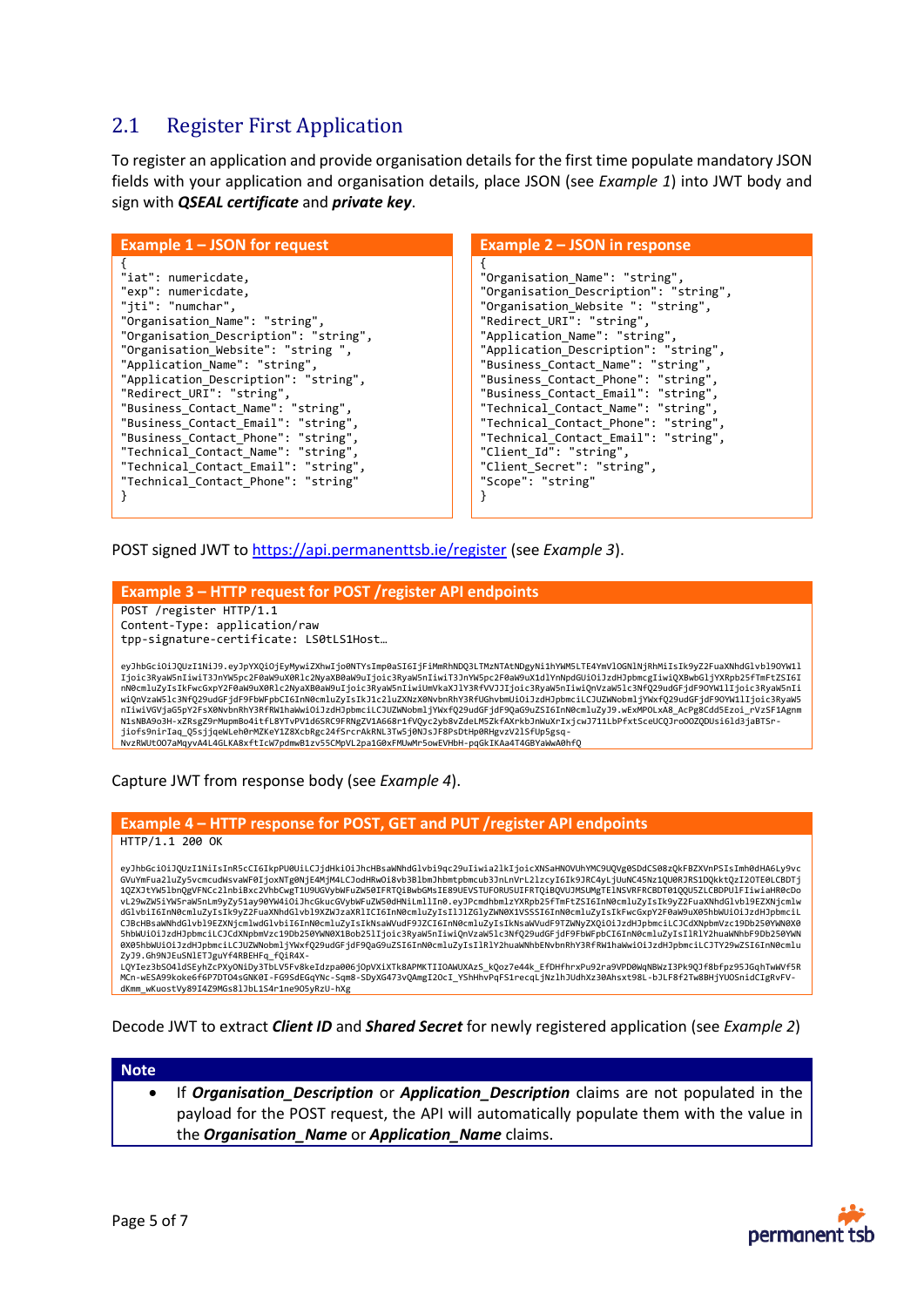# <span id="page-5-0"></span>2.2 Register Additional Applications

Additional applications can be registered by following the same process as described in section [2.1.](#page-4-0)

- To register additional applications a POST /register request may be sent with a reduced payload, which needs to include at least an application name and redirect URI.
- The response to the request for an additional application will include the details for the new application and the current values held for the organisation contact details.
- If organisation contact details are included in the POST payload for an additional application, these values will be ignored.

# <span id="page-5-1"></span>2.3 Request Client Credentials Grant Type Access Token

GET, PUT and DELETE endpoints require a Client Credentials Grant type Access Token, which can be obtained once an application has been successfully registered.

To get an Access Token compile a POST request to <https://api.permanenttsb.ie/as/token.oauth2> endpoint:

- Populate "exp" and "jti" JSON claims and place JSON into JWT body and sign with *QSEAL certificate* and *private key*.
- Append to the URL *client\_assertion* request query parameter with JWT.
- Append to the URL *scope* request query parameter with corresponding scope.
- Append to the URL *grant\_type* request query parameter with *client\_credentials* value.
- Add Client ID and Shared Secret to *authorization header*. Use basic authorisation.
- Do not forget to include a base64 encoded QSEAL certificate, sent in *tpp-signature-certificate* header.
- Verify if request is similar to *Example 5* below. Note that some *data is omitted for brevity*.
- Send the request to receive an Access Token, which will be *valid for 60 minutes*.

#### **Example 5 – HTTP request to obtain an Access Token**

```
POST /as/token.oauth2?grant_type=client_credentials&scope=accounts&client_assertion=eyJ0eA… HTTP/1.1
Content-Type: application/x-www-form-urlencoded
tpp-signature-certificate: LS0tLS1Host…
Authorization: Basic bDczZ…4OWFlNg==
```
# <span id="page-5-2"></span>2.4 Retrieve Application and Organisation Details

GET endpoint can be called to retrieve application and organisation registration details.

To do so compile a **GET** request to<https://api.permanenttsb.ie/register> endpoint:

- Append to the URL *client-id* request query parameter with Client ID value.
- Add the *Client Credentials Grant type Access Token* as a bearer token to authorization header.
- Send the request to retrieve current organisation and application information (see Example 2).

# <span id="page-5-3"></span>2.5 Update Application or Organisation Details

An application and organisation details can be updated by calling the API endpoint with the PUT HTTP method.